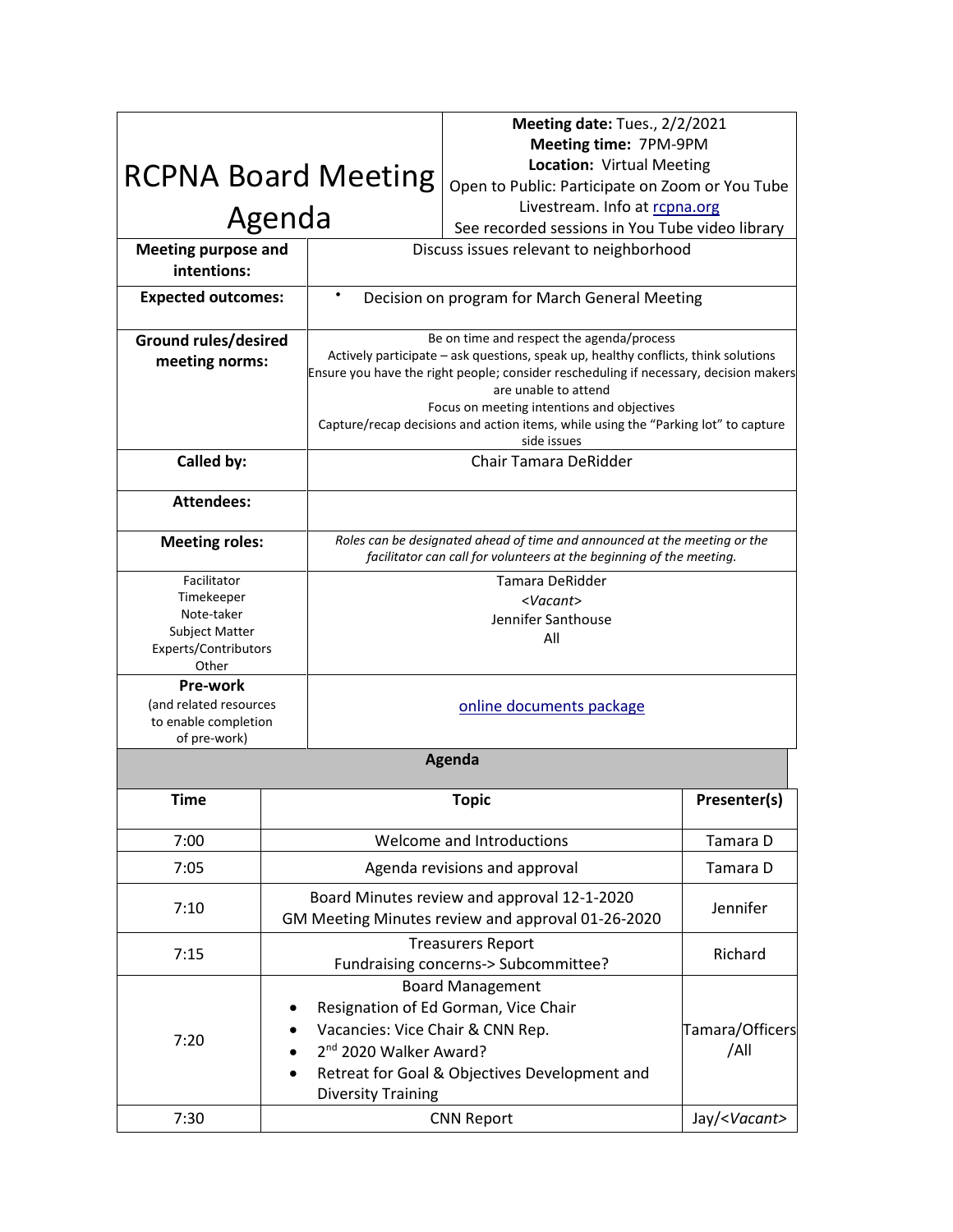| 7:35                                                                                                                                                                     | <b>New Business</b>                                                                                                                                                                                                                                                              |     |                                              | All                  |        |  |
|--------------------------------------------------------------------------------------------------------------------------------------------------------------------------|----------------------------------------------------------------------------------------------------------------------------------------------------------------------------------------------------------------------------------------------------------------------------------|-----|----------------------------------------------|----------------------|--------|--|
| 7:40                                                                                                                                                                     | January 2021 GM Meeting Review                                                                                                                                                                                                                                                   | All |                                              |                      |        |  |
| 7:50                                                                                                                                                                     | March 2021 General Meeting Program<br>From 12/1 meeting minutes - Zoe recommended<br>$\bullet$<br>Teressa Raiford of Black Lives Matter. Tamara has<br>confirmed Raiford's availability for 03/30 meeting.<br>Rose Lane presentation & discussion (Tamara)<br>Presentation Team? |     |                                              |                      |        |  |
| 8:10                                                                                                                                                                     | Overhead Continuous Descent Survey, assignment                                                                                                                                                                                                                                   |     |                                              |                      | Tamara |  |
|                                                                                                                                                                          | Committees                                                                                                                                                                                                                                                                       |     |                                              |                      |        |  |
| 8:20                                                                                                                                                                     | Communications<br><b>Editor Linda Hoskin</b><br>March Issue and delivery schedule<br>Software Purchase, status?                                                                                                                                                                  |     |                                              | Jennifer/<br>Richard |        |  |
| 8:30                                                                                                                                                                     | <b>LUTC</b><br>Update on developments                                                                                                                                                                                                                                            |     |                                              | Kelly                |        |  |
| 8:35                                                                                                                                                                     | Events<br>Picnic in the Park Concerts<br>Norman Sylvester 7/24; LaRhonda Steele 7/31<br>Lead?                                                                                                                                                                                    |     |                                              | ?                    |        |  |
| 8:45                                                                                                                                                                     | Safety Committee                                                                                                                                                                                                                                                                 |     |                                              | Don                  |        |  |
| 8:50                                                                                                                                                                     | Diversity Committee - Board Participation & Facilitator?                                                                                                                                                                                                                         |     |                                              | Tamara               |        |  |
| 9:00                                                                                                                                                                     | Adjourn                                                                                                                                                                                                                                                                          |     |                                              |                      |        |  |
|                                                                                                                                                                          | <b>Action Items</b>                                                                                                                                                                                                                                                              | Who |                                              |                      | Due    |  |
|                                                                                                                                                                          |                                                                                                                                                                                                                                                                                  |     |                                              |                      |        |  |
|                                                                                                                                                                          |                                                                                                                                                                                                                                                                                  |     |                                              |                      |        |  |
|                                                                                                                                                                          |                                                                                                                                                                                                                                                                                  |     |                                              |                      |        |  |
| <b>Decision log</b><br>(Documentation of decisions made and their rationales; for information sharing with those not present and to remind<br>ourselves of the process.) |                                                                                                                                                                                                                                                                                  |     |                                              |                      |        |  |
| <b>Decision: What</b>                                                                                                                                                    |                                                                                                                                                                                                                                                                                  |     | Notes: Why and how we arrived at<br>the what |                      |        |  |
|                                                                                                                                                                          |                                                                                                                                                                                                                                                                                  |     |                                              |                      |        |  |
|                                                                                                                                                                          |                                                                                                                                                                                                                                                                                  |     |                                              |                      |        |  |